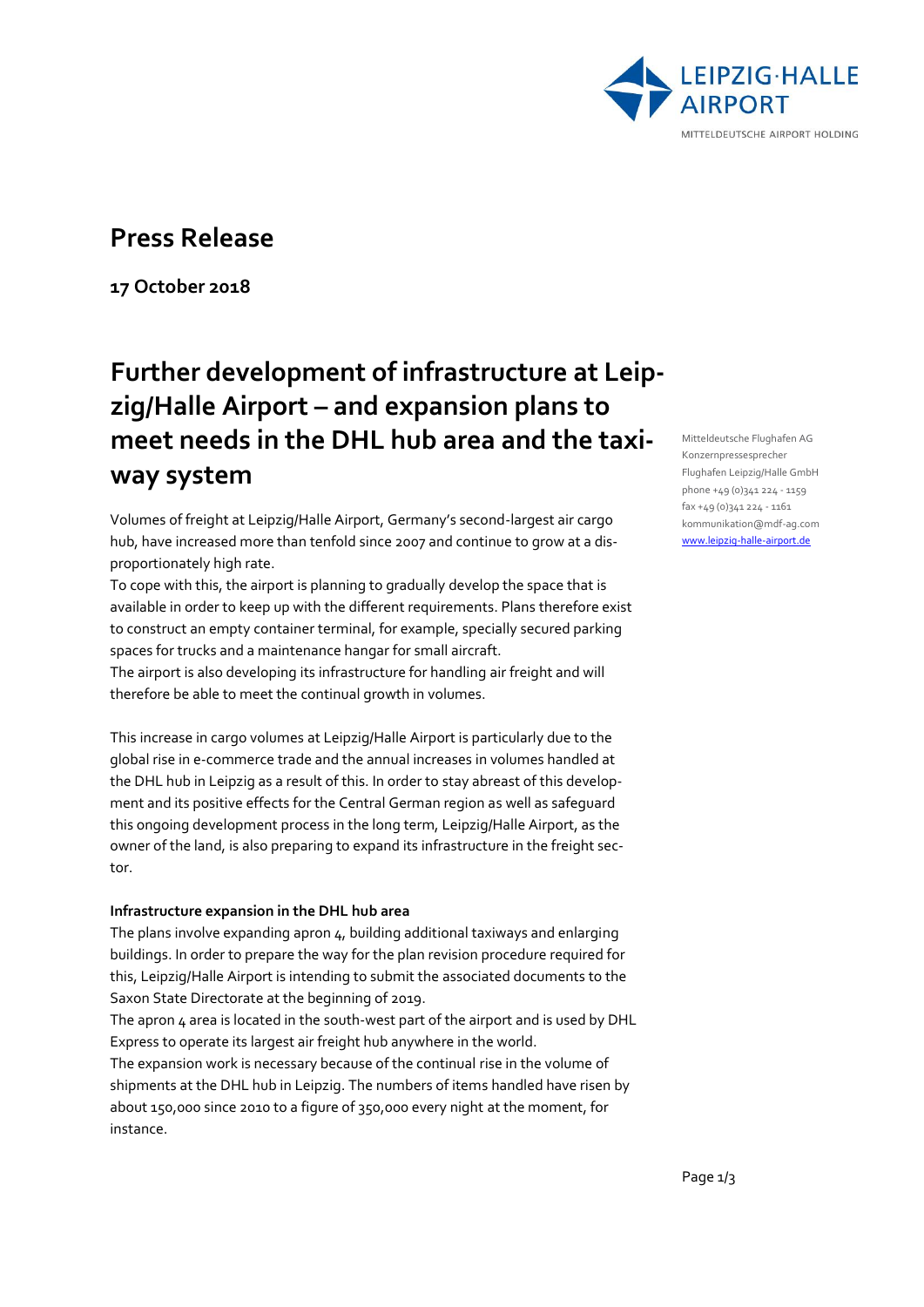

This long-term development means that the parking space for aircraft needs to be expanded. Then there is the fact that larger cargo aircraft will be transporting freight within the DHL network in future. They will include the Airbus A330 freighter planes, which will be integrated as new aircraft in the fleet, for example.

The expansion of parking spaces for aircraft in the hub area is also necessary, as the stand space capacity at the airport's three other apron areas is being fully used at peak periods because of the general development in traffic. The apron expansion work is therefore essential for the long-term ongoing operations of the hub at Leipzig/Halle Airport.

#### **Scale of the project**

The plans involve extending the stand space capacity for aircraft and two taxiway links from the apron area to the southern runway. They also involve constructing two taxiways in the north-east and south-east areas for the southern runway; plans for the latter have already gained official approval.

Overall, the planned space for taxiways and apron expansion covers an area measuring 67 hectares.

The additional taxiways at the north-eastern end of the southern runway will help provide better links to the northern runway.

The apron 4 area was put into service in 2007. It was expanded for the first time in 2010 and offers space for as many as 60 aircraft. The planned expansion project would enable as many as 36 additional parking spaces, depending on the aircraft type. Most of the space for expanding the apron area is located within the airport site.

The planned investments for constructing the taxiways and expanding the apron area will total about EUR 210 million and will be made available by Leipzig/Halle Airport. The investments are being funded by the revenues from traffic operations and the income from the long-term renting of the apron areas.

#### **Part of the expansion plans: surveys on the effects**

Leipzig/Halle Airport is obtaining extensive reports from experts to assess the effects that could occur as a result of the expansion plans. They include an environmental impact study, a survey on the development of traffic volumes, reports on the noise levels on the ground, caused by flights and the general situation as well as surveys on emissions that cause air pollution. Specialist surveys will also be conducted on protecting various species and the natural surroundings – and there will be an accompanying landscape conservation plan.

**Johannes Jähn, Board Member of Mitteldeutsche Flughafen AG and Managing Director of Flughafen Leipzig/Halle GmbH, has issued this strong statement**: